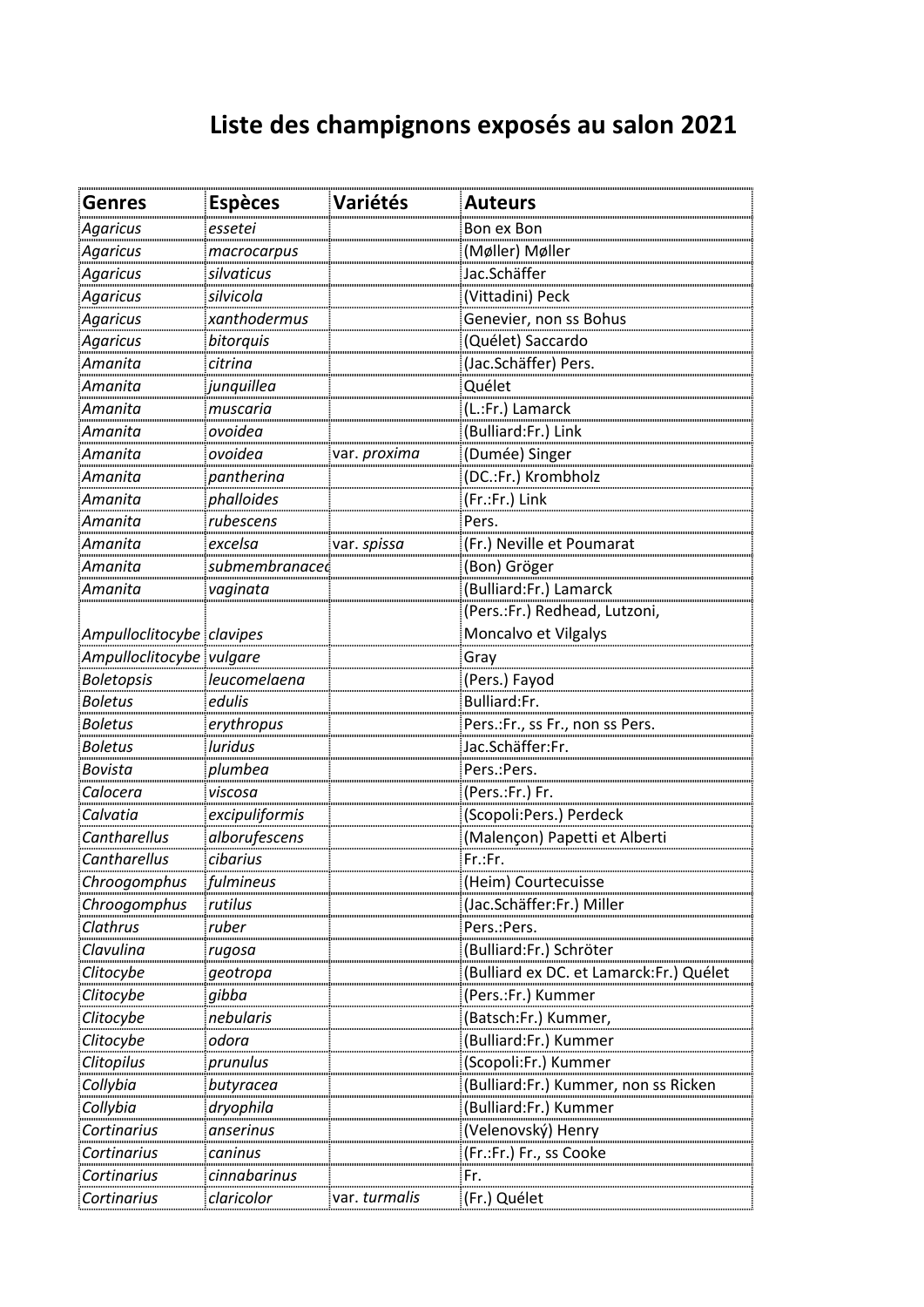| Cortinarius           | meinhardii                   |                          | Bon                                                                      |
|-----------------------|------------------------------|--------------------------|--------------------------------------------------------------------------|
|                       |                              |                          | (Fr. ->) Fr., non ss Secretan                                            |
| Cortinarius           | purpurascens                 |                          | (Non Withering)                                                          |
| Cortinarius           | quercilis                    |                          | (Chevassut et Henry) Henry                                               |
| <b>Cratarellus</b>    | lutescens                    |                          | (Pers.:Fr.) Fr., ss Fr.non ss Pers.                                      |
| Cratarellus           | tubaeformis                  |                          | (Fr.:Fr.) Quélet                                                         |
| Cydocybe              | aegerita                     |                          | (V.Briz.)Vizzini                                                         |
| Cystoderma            | amianthinum                  |                          | (Scopoli) Fayod                                                          |
| Cystoderma            | <u>carcharias</u>            |                          | (Pers.) Fayod                                                            |
|                       |                              |                          | (Bulliard) Quélet, ss Quélet                                             |
| Entoloma<br>Fistulina | lividum<br>hepatica          |                          | (Jac.Schäffer:Fr.) Withering                                             |
| Fomes<br>             | fomentarius                  |                          | (L.:Fr.) Fr.                                                             |
| Geastrum              | triplex                      |                          | Junghuhn                                                                 |
| Gomphidius            | glutinosus                   |                          |                                                                          |
| Gymnopilus            | <i>penetrans</i>             |                          | (Fr.) Murrill                                                            |
| <u>Gymnopus</u>       | erythropus                   |                          | (Pers.)Antonin, Halling & Noordel                                        |
| <b>Gyroporus</b>      | <u>castaneus</u>             |                          | (Bulliard:Fr.) Quélet                                                    |
| Hebeloma              | edurum                       |                          | Métrod ex Bon                                                            |
| Hebeloma              | fusipes                      |                          | Bresadola, non ss Ricken                                                 |
| <u>Hebeloma</u>       | <u>sinapizans</u>            |                          | (Paulet) Gillet, ss Kühner et Romagnesi                                  |
| <u>Helvella</u>       | crispa                       |                          | (Scopoli:Fr.) Fr.                                                        |
| Helvella              | lacunosa                     |                          | Afzelius:Fr. (Non Pers.)                                                 |
| Hydnum                | repandum                     |                          | L.:Fr., non ss Bolton                                                    |
| Hygrophoropsis        | aurantiaca                   |                          | (Wulfen:Fr.) Maire                                                       |
| <b>Hygrophorus</b>    | agathosmus                   |                          | (Fr.) Fr.                                                                |
| Hygrophorus           | eburneus                     |                          | (Bulliard:Fr.) Fr., non ss Bresadola                                     |
| Hygrophorus           | lucorum                      |                          | Kalchbrenner                                                             |
| Hygrophorus           | pudorinus                    |                          | (Fr.:Fr.) Fr., non ss Ricken, Lange                                      |
| <b>Hygrophorus</b>    | roseodiscoideus<br>capnoides |                          | Bon et Chevassut<br>(Fr.:Fr.) Kummer                                     |
| Hypholoma             |                              |                          |                                                                          |
| Hypholoma             | fasciculare                  |                          | (Hudson:Fr.) Kummer                                                      |
| Hypholoma             | marginatum                   |                          | (Pers.:Fr.) Schröter                                                     |
| Hypholoma             | sublateritium                |                          | (Fr.) Quélet                                                             |
| Inocybe               | iurana                       |                          | (Patouillard) Saccardo                                                   |
| <b>Inocybe</b>        | arenicola                    |                          | <u>(R.Heim) Bon</u>                                                      |
| <u>Inocybe</u>        | <u>arenicola</u>             | var. <i>mediterranec</i> | <b>Kuyper, 1986</b>                                                      |
| <b>Inocybe</b>        | calamistrata                 |                          | (Fr.:Fr.) Gillet                                                         |
| <b>Inocybe</b>        | geophylla                    |                          | (Fr.:Fr.) Kummer                                                         |
| <b>Inocybe</b>        | pudica                       |                          | Kühner                                                                   |
| <u>Inocybe</u>        | fastigiata                   |                          | (Jac.Schäffer) Quélet                                                    |
| <u>Kuehneromyces</u>  | <u>mutabilis</u>             |                          | <u>(Schaeff.)Singer &amp; A.H.Sm.</u><br>(Hudson->) Cooke (Non Schäffer) |
| Laccaria              | amethystina                  |                          |                                                                          |
| .accaria              | laccata                      |                          | (Scopoli:Fr.) Cooke                                                      |
| .accaria              | laccata                      | var. <i>proxima</i>      | (Boudier) Maire                                                          |
| Lactarius             | atlanticus                   |                          | Bon                                                                      |
| Lactarius             | aurantiofulvus               |                          | Blum ex Bon                                                              |
| .actarius             | blennius                     | var. <i>vīrīdīs</i>      | (Schrad.)Quél.                                                           |
| .actarius             | chysorrheus                  |                          | Fr.                                                                      |
| .actarius             | controversus                 |                          | Pers.:Fr.                                                                |
| Lactarius             | deliciosus                   |                          | (L.:Fr.) Gray, non ss Lange                                              |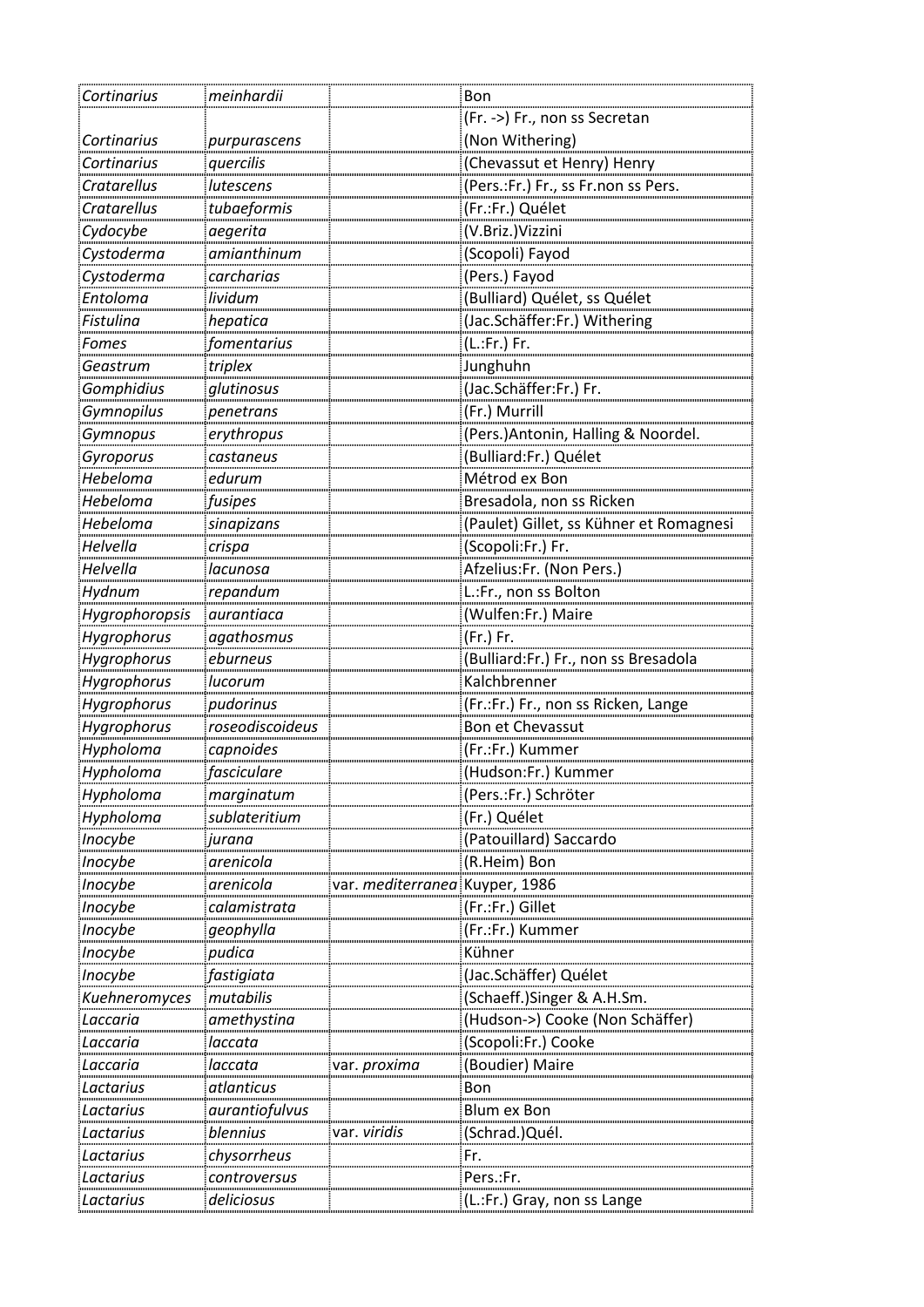| Lactarius            | deterrimus                 | Gröger                                     |
|----------------------|----------------------------|--------------------------------------------|
| <u>Lactarius</u>     | azonites                   | (Bulliard) Fr.                             |
| Lactarius            | luridus                    | (Pers.:Fr.) Gray, non ss Ricken            |
| Lactarius            | <i>piperatus</i>           | (L.:Fr.) Pers., ss Quélet, Bataille        |
| <u>Lactarius</u>     | <u>pyrogalus</u>           | (Bulliard:Fr.) Fr., non ss Z.Schaefer 1972 |
| Lactarius            | quieticolor                | Romagnesi                                  |
| Lactarius            | quietus                    | (Fr.:Fr.) Fr., non ss Bresadola            |
| <u>Lactarius</u>     | <u>rufus</u>               | <u>(Scopoli:Fr.) Fr.</u>                   |
| <u>Lactarius</u>     | sanguifluus<br>sanguifluus | (Paulet) Fr.                               |
| <u>Lactarius</u>     | <u>semisanguifluus</u>     | Heim et Leclair, non ss Neuhoff 1956       |
| Lactarius            | <u>vinosus</u>             | (Quélet) Bataille                          |
| <u>Leccinum</u>      | duriusculum                | (Schulzer) Singer                          |
| Leccinum             |                            | (Bouchet ex Essette) Quadraccia            |
| <br>Lepiota          | ignivolvata                | Bousset et Josserand ex Josserand          |
| Lepiota              | ochraceofulva              | Orton                                      |
| Lepista              | inversa<br>                | (Scop.) Pat., 1887                         |
| Lepista              | nuda                       | (Bulliard:Fr.) Cooke                       |
| Leucoagaricus        | leucothites                | (Vittadini) Wasser                         |
| Leucoagaricus        | pilatianus                 | (Demoulin) Bon et Boiffard                 |
| Leucopaxillus        | <u>gentianeus</u>          | <u>(Quélet) Kotlaba</u>                    |
| <u>Limacella</u>     | guttata                    | (Pers.:Fr.) Konrad et Maublanc             |
| Lycoperdon           | perlatum                   | Pers.: Pers.                               |
| Macrolepiota         | mastoidea                  | (Fr.:Fr.) Singer                           |
| Macrolepiota         | rhacodes                   | (Vittadini) Singer                         |
| <i>Macrolepiota</i>  | procera                    | (Scopoli:Fr.) Singer                       |
| <b>Marasmius</b>     | alliaceus                  | (Jacquin:Fr.) Fr., non ss Sowerby          |
| Mycena               | epipterygia                | (Scopoli:Fr.) Gray, non ss Bresadola       |
| Mycena               | galericulata               | (Scopoli:Fr.) Gray, non ss Kauffman        |
| Mycena               | polygramma                 | (Bulliard:Fr.) Gray                        |
| Mycena               | pura                       | (Pers.:Fr.) Kummer                         |
| Mycena               | rosea                      | (Bulliard) Gramberg (Non Pers.)            |
| Mycena               | rosella                    | (Fr.:Fr.) Kummer, non ss Höhnel            |
| <u>Omphalotus</u>    | olearius                   | (DC.:Fr.) Fayod                            |
| Oudemansiella        | radicata                   | (Relhan:Fr.) Singer                        |
| <u>Oudemansiella</u> | mucida                     | <u>(Schrader:Fr.) Höhnel</u>               |
| Panellus             | stipticus                  | (Bulliard:Fr.) Karsten                     |
| Paralepista          |                            | (Sowerby)Vizzini & Ercole                  |
| Paxillus             | involutus                  | (Batsch:Fr.) Fr.                           |
| <u>Phallus</u>       | <u>impudicus</u>           | L.:Pers                                    |
| <u>Pholiota</u>      | conissans                  | (Fr.) Moser ex Moser, ss Lange             |
| <u>Pholiota</u>      | squarrosa                  |                                            |
| Pholiota             | lenta                      | (Pers.)Singer                              |
| Pisolithus           | arrhizus                   | (Scopoli:Pers.) Rauschert                  |
| Pleurothus           | dryinus<br>.               | (Pers.:Fr.) Kummer                         |
| Pluteus              | cervinus                   | (Jac.Schäffer) Kummer                      |
| Pseudohydnum         | gelatinosum                | (Scopoli:Fr.) Karsten                      |
| Rhizopogon           | aestivus                   | (Wulfen) Fr.                               |
| Rozites              | <u>caperatus</u>           | (Pers.:Fr.) Karsten                        |
| Russula              | amoenicolor                | Romagnesi ex Romagnesi                     |
| Russula              | badia                      | Quélet                                     |